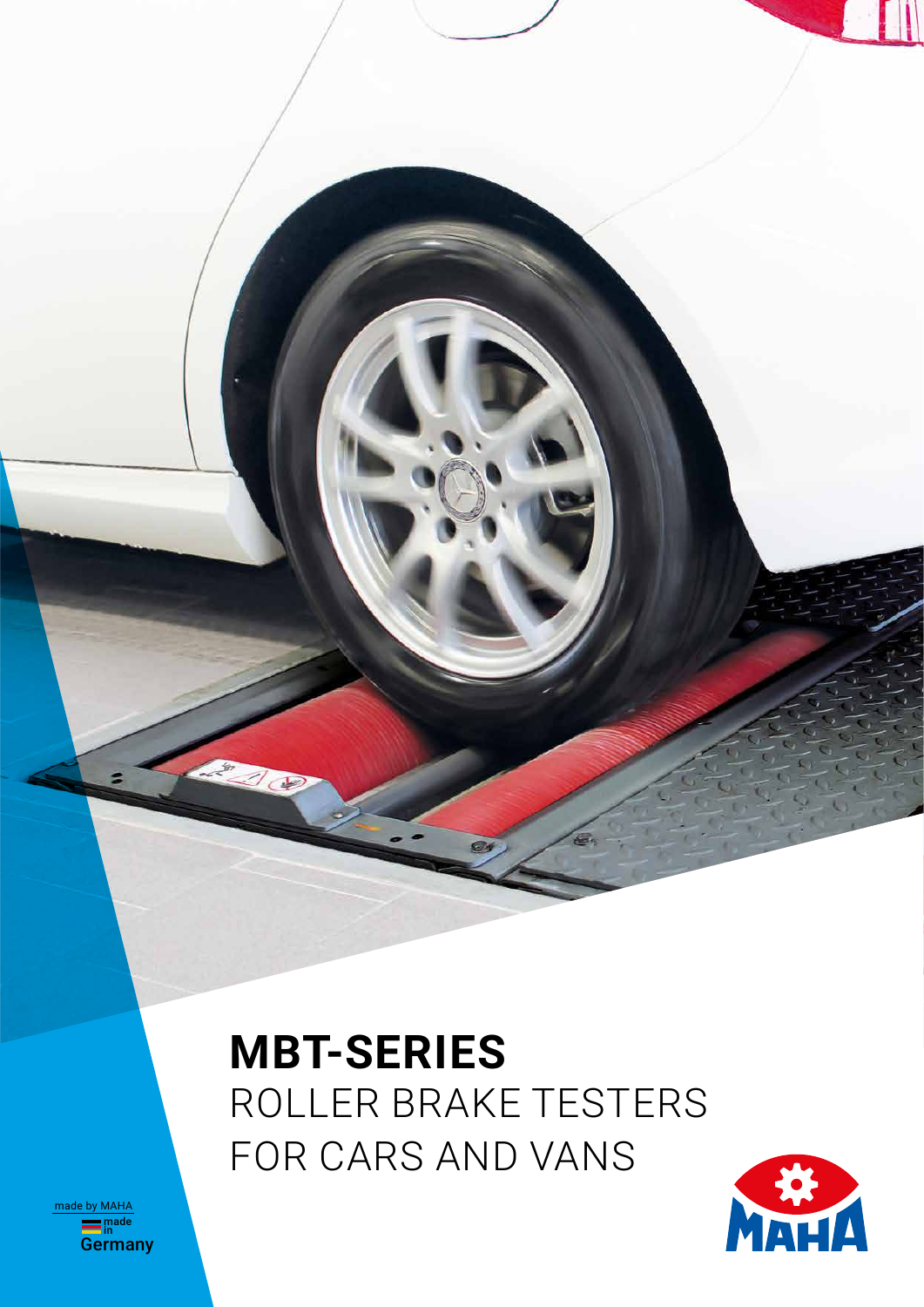### MBT 2250 EUROSYSTEM

#### **Description**

The roller brake tester MBT 2250, with its Windows-based EUROSYSTEM test lane software and SQL database, provides the user with all the options. Whether "only" applied as a brake tester, used as a diagnostics reception device or as a control unit for workshop processes: The MBT 2250 EUROSYSTEM is an all-rounder. In combination with other testers, it provides a complete, objective vehicle assessment within in seconds. Recommended by vehicle manufacturers and tested in endurance tests by international inspection organisations, the brake tester is highly ergonomic and cost-effective. The MBT 2250 EUROSYSTEM is the ideal diagnostics brake tester and can also be upgraded with a four-wheel drive regulator set. The brake tester is particularly suitable for reception and diagnostics lanes with high vehicle through-put; it exceeds the requirements for the main inspection (HU) and is network-compatible.

#### **Scope of delivery**

- Communication Desk or Switching cabinet for test stand control
	- Communication Desk MCD 2000 with integrated Switching and electro-cabinet
	- Lockable drawer for keyboard and mouse including storage shelf
- Single wheel switchover, delayed automatic startup
- Automatic shut-off after exiting the test stand
- Automatic cut-off at selected slip with measured value display and automatic restart
- Electronic DMS strain gauge measuring system
- Self-supporting, enclosed roller set
- Roller surface optionally welded or plastic-coated
- Corrosion protection: powder coating
- TÜV approved

#### **Software**

|                                       |               | Overview of order data |                            |  |    |
|---------------------------------------|---------------|------------------------|----------------------------|--|----|
|                                       | <b>4 M/TM</b> |                        | <b>Address</b>             |  | й. |
| <b>Submorn Bids</b><br><b>SERVICE</b> |               |                        | <b>Including company</b> 2 |  |    |
|                                       |               |                        | <b>CALCULATION</b>         |  |    |
| <b>Single</b>                         |               |                        |                            |  |    |
|                                       |               |                        |                            |  |    |
| <b>Andre Mile</b>                     |               |                        |                            |  |    |
|                                       |               |                        |                            |  |    |
|                                       |               |                        |                            |  |    |
|                                       |               |                        |                            |  |    |
|                                       |               |                        | <b>Children</b>            |  |    |
|                                       |               |                        |                            |  |    |
|                                       |               |                        |                            |  |    |
|                                       |               |                        |                            |  |    |

**Customer data screen** For recording owner and vehicle data



**Shock absorber test** Graphical and digital display of the measurement values.



**Brake test** Digital and graphical display of brake values



**Side slip test** Clear display of the directional stability of the vehicle axles.

| Life an<br>×             |
|--------------------------|
| ÷                        |
| ۲<br>۸                   |
| $\overline{a}$           |
| <b>Times</b><br>for will |

**"Brake Test" graphic** Clear display of brake values using graphical or digital analyses



| <b>Light test</b>          |  |
|----------------------------|--|
| Digital determination of t |  |

he headlight setting by means of a CMOS camera.

| iù.<br>harts:<br>Sep.<br>mar.<br>is us as<br><b>Turques</b><br><b>Service</b><br>Sun less                                                             | <b><i>UNK Schools</i></b>                                                               |                                    | <b>Laire at mit</b><br><b>Hings</b><br><b>MAYNA</b><br><b>TASK BUILT</b><br><b>Voltado taxer</b> | ÷.<br><b>CAUSES IR RC</b><br>m<br><b>GALVIN</b><br>$\sim$<br>Total | a Licensi<br><b>BY ARMS</b>                                                                          | MANIA                                                                                           |
|-------------------------------------------------------------------------------------------------------------------------------------------------------|-----------------------------------------------------------------------------------------|------------------------------------|--------------------------------------------------------------------------------------------------|--------------------------------------------------------------------|------------------------------------------------------------------------------------------------------|-------------------------------------------------------------------------------------------------|
| <b>Sales many</b><br>$-1$<br>(Vehicle)                                                                                                                |                                                                                         |                                    | THE PERSON                                                                                       | <b>EXCHEMINE</b>                                                   | Links:                                                                                               | <b>Sunder</b>                                                                                   |
| Alertina                                                                                                                                              |                                                                                         |                                    |                                                                                                  |                                                                    | $-1a$                                                                                                |                                                                                                 |
| beauty of the                                                                                                                                         |                                                                                         | term 11 mm                         |                                                                                                  |                                                                    | $-22$                                                                                                | in se di<br>$11 - 1$                                                                            |
| <b>Jack Avenue</b> are                                                                                                                                |                                                                                         |                                    |                                                                                                  |                                                                    | <b>New ork</b>                                                                                       | <b>Inches</b>                                                                                   |
| <b>The Corp.</b><br><b>Bradford</b><br><b>Wall Avenue</b>                                                                                             | īз<br>F.                                                                                | an Alam<br>и<br>್ನ<br><b>HELP</b>  | ăb.                                                                                              | $\pm \pi$                                                          | <b>Real</b><br>$-0.5$<br>m<br><b>LESS</b><br>$1 - 1$                                                 | 滋生                                                                                              |
| <b>Wallace</b>                                                                                                                                        |                                                                                         |                                    |                                                                                                  |                                                                    |                                                                                                      |                                                                                                 |
| <b>SHAW</b><br><b>Deltoy Road</b><br><b>Single color</b><br><b>THE CATALOG STATE</b><br><b>Secretary before feets</b><br><b>Incomment Ledge true:</b> | <b><i><u>RADIO</u></i></b><br>w<br>當日<br>信息<br>car an<br>$107 - 24$<br>$m \leq$<br>$-1$ | R<br>and straps.                   | Total C<br>w<br>÷.<br>72                                                                         | $^{16}$<br>Ξt<br>$\sim$<br>٠<br>car on                             | ES <sub>m</sub><br>1 M schools<br><b>Brooklynd</b><br><b>VSI</b><br><b><i>HELL IN STATISTICS</i></b> | ment.<br>in Library of<br><b>EATHRONE A</b><br><b>LESSING</b><br><b>Instrume file</b><br>------ |
| model-cont                                                                                                                                            |                                                                                         |                                    |                                                                                                  |                                                                    |                                                                                                      |                                                                                                 |
| terim)<br><b>Dutchind</b><br>2<br>the face.                                                                                                           | $\frac{1}{2}$                                                                           | m.<br>Canada                       |                                                                                                  |                                                                    |                                                                                                      | <b>Instrument</b>                                                                               |
| <b>Brazilian</b>                                                                                                                                      |                                                                                         |                                    |                                                                                                  |                                                                    |                                                                                                      |                                                                                                 |
| <b>House</b><br><b>Side</b>                                                                                                                           | <b>UT Stadium</b>                                                                       | $+1$                               | <b>Bringley 10 H</b>                                                                             |                                                                    | W.<br>$= 46$ K and                                                                                   | hije në                                                                                         |
| <b>CRALLINE</b>                                                                                                                                       |                                                                                         |                                    |                                                                                                  |                                                                    |                                                                                                      |                                                                                                 |
| <b>MAY CARDS</b><br><b>Secretary and</b>                                                                                                              | $\frac{1}{2}$                                                                           | Tubulat III                        | ment the party                                                                                   |                                                                    | <b>MAY 2014</b>                                                                                      | 非                                                                                               |
| w.<br>$-$ win                                                                                                                                         | m                                                                                       | 1<br>$-22$                         | äΞ                                                                                               |                                                                    | $\Xi -$                                                                                              | z.                                                                                              |
| The most                                                                                                                                              |                                                                                         |                                    |                                                                                                  |                                                                    |                                                                                                      |                                                                                                 |
| ÷<br>$-2596$<br>$\sim$<br>$-19.98$                                                                                                                    | $\rightarrow$<br>$-46$<br>$-$ 5.54<br>14                                                | $-$ 000 $+$<br>$-10$<br>Links<br>- | <b>MARK</b><br><b>House</b>                                                                      | $-14$                                                              | 97.95                                                                                                |                                                                                                 |
| <b>Inches</b><br><b>Good and</b><br><b>Francis</b>                                                                                                    | Te Te                                                                                   |                                    |                                                                                                  |                                                                    | $-14$ in result                                                                                      | <b>CALLA</b><br><b>Life</b>                                                                     |
| <b>New Area</b>                                                                                                                                       |                                                                                         |                                    |                                                                                                  |                                                                    |                                                                                                      |                                                                                                 |
| <b>MAY DOGUME AT ENDING MAINER</b><br>pad - no subjection                                                                                             |                                                                                         |                                    |                                                                                                  |                                                                    |                                                                                                      | the con-                                                                                        |
|                                                                                                                                                       |                                                                                         |                                    |                                                                                                  |                                                                    |                                                                                                      |                                                                                                 |
| <b>Pages 34</b><br><b>Recognized</b>                                                                                                                  |                                                                                         |                                    |                                                                                                  |                                                                    | Transport -                                                                                          | ia an<br>back.                                                                                  |
| w                                                                                                                                                     |                                                                                         |                                    |                                                                                                  |                                                                    |                                                                                                      |                                                                                                 |

Printout via "EUROSYSTEM" test lanes software.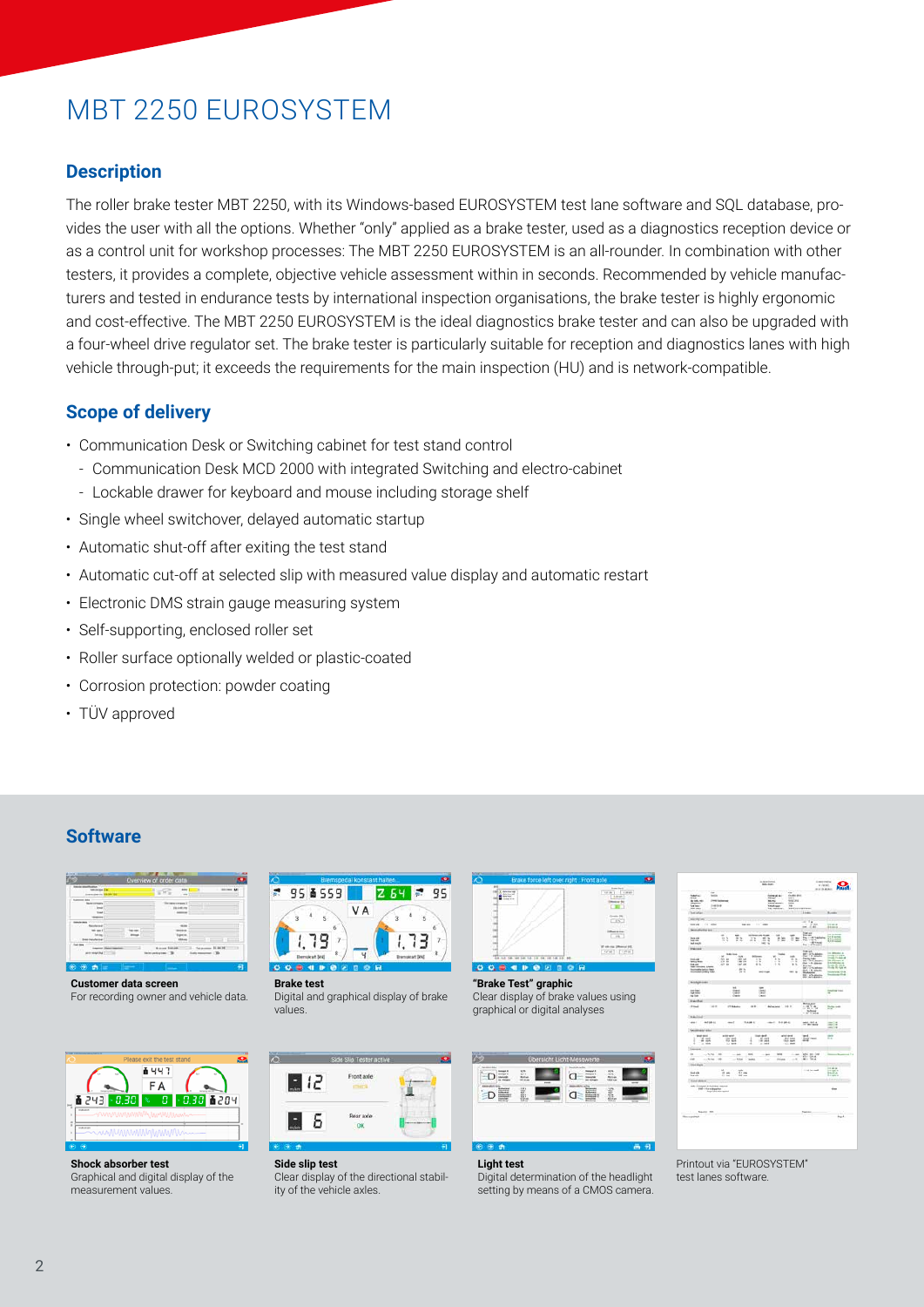

### TECHNICAL DATA

| <b>COMMUNICATION DESK MCD</b>                              |                                                                             |                                                |                                                |  |  |  |
|------------------------------------------------------------|-----------------------------------------------------------------------------|------------------------------------------------|------------------------------------------------|--|--|--|
| Display unit                                               | PC monitor, optional via TV screen, simultaneous display, radio touchscreen |                                                |                                                |  |  |  |
| Control                                                    | Fully automatic via MCD 2000 communication console                          |                                                |                                                |  |  |  |
| Power supply                                               | 3 x 400 V / N / PE 50/60 Hz                                                 |                                                |                                                |  |  |  |
| Dimensions $(W \times H \times D)$                         | $860 \times 1230 \times 350$ mm                                             |                                                |                                                |  |  |  |
| Dimensions incl. printer shelf*<br>$(W \times H \times D)$ | $860 \times 1500 \times 420$ mm                                             |                                                |                                                |  |  |  |
| <b>ROLLER SET</b>                                          | <b>RS2</b>                                                                  | <b>RS4</b>                                     | <b>RS 5</b>                                    |  |  |  |
| Drive power of motors                                      | $2 \times 3$ kW / $2 \times 4$ kW*                                          | $2 \times 3$ kW                                | $2 \times 4$ kW                                |  |  |  |
| Test speed                                                 | 5 km/h                                                                      | 5 km/h                                         | 5 km/h                                         |  |  |  |
| Measured value display                                     | $0 - 8$ kN                                                                  | $0 - 6$ kN / $0 - 8$ kN*                       | $0 - 8$ kN                                     |  |  |  |
| Permitted axle load (drive-over)                           | $3.5t/4.0t*$                                                                | $3.5t/4.0t*$                                   | 5.0t                                           |  |  |  |
| Track, minimum                                             | 780 mm                                                                      | 780 mm                                         | 780 mm                                         |  |  |  |
| Track, maximum                                             | 2200 mm                                                                     | 2500 mm                                        | 2800 mm                                        |  |  |  |
| Roller diameter                                            | 202 mm                                                                      | 202 mm                                         | 202 mm                                         |  |  |  |
| Roller axle distance                                       | 400 mm                                                                      | 400 mm                                         | 400 mm                                         |  |  |  |
| Electrical connection /<br>fuse protection                 | 3 x 400 V, N, PE 50/60 Hz /<br>25 A time-delay                              | 3 x 400 V, N, PE 50/60 Hz /<br>25 A time-delay | 3 x 400 V, N, PE 50/60 Hz /<br>25 A time-delay |  |  |  |
| Bearing                                                    | water-tight, maintenance free                                               | water-tight, maintenance free                  | water-tight, maintenance free                  |  |  |  |
| Corrosion protection                                       | powder coating<br>(opt. hot-dip galvanised)                                 | powder coating<br>(opt. hot-dip galvanised)    | powder coating<br>(opt. hot-dip galvanised)    |  |  |  |
| Roller set dimensions (H x W x L)                          | $280 \times 680 \times 2320$ mm                                             | 280 x 680 x 2644 mm                            | $280 \times 680 \times 2925$ mm                |  |  |  |
| Weight, including packaging                                | 375 kg                                                                      | 410 kg                                         | 450 kg                                         |  |  |  |

\* optional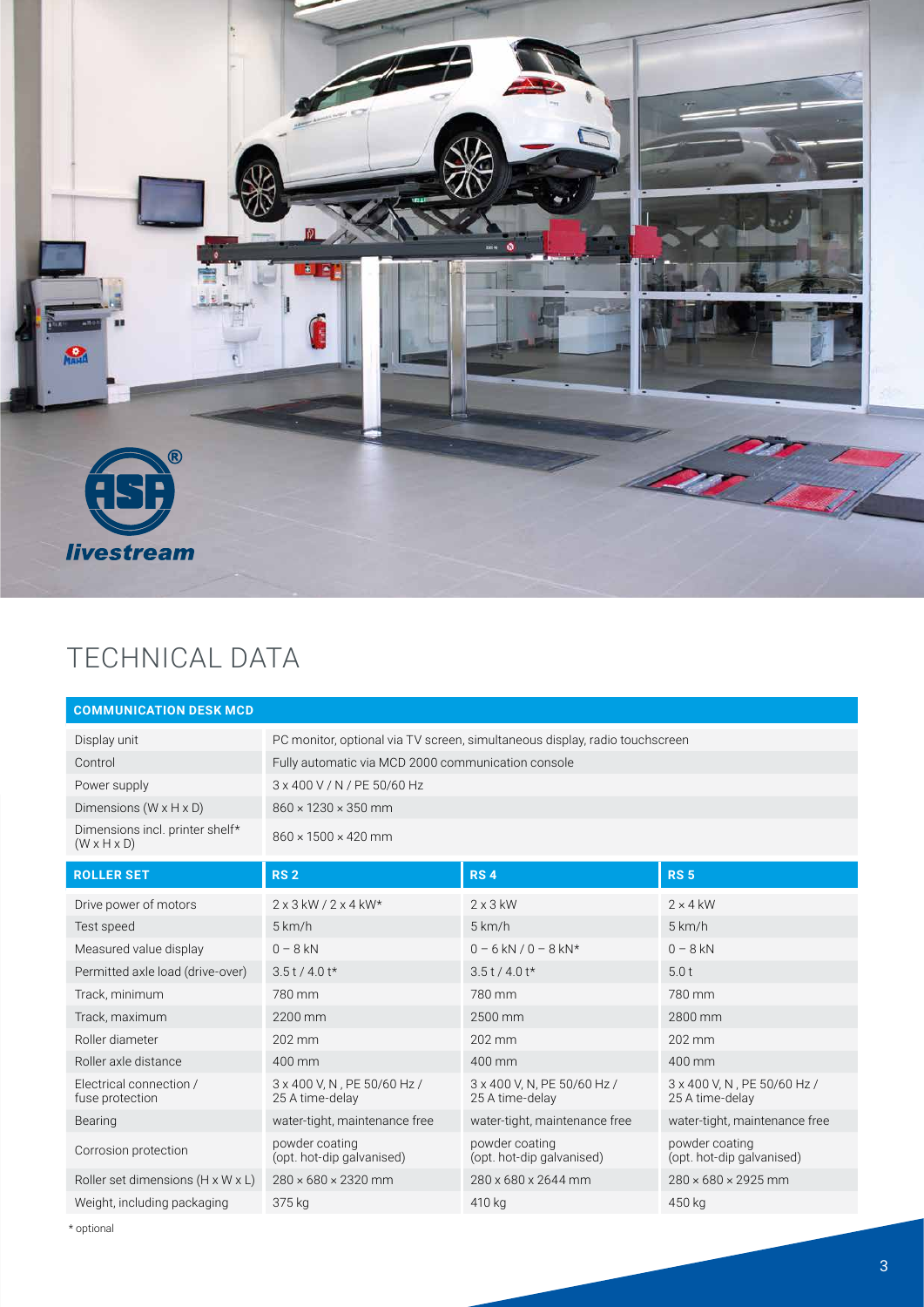### MBT 2250 EUROSYSTEM

mit optionalem Allradregelsatz

#### **Description**

The MBT 2250 EUROSYSTEM with optional 4WD regulation set brake tester with analogue display provides you with high-precision 4WD testing technology in a compact design. With the patented measuring methods, you have the security of being able to correctly test 4WD vehicles without damage. MAHA brake tester have been setting the standard for more than 30 years for testing 4WD vehicles and are keeping pace with modern vehicle technology. The modern, electronic control system also enables the checking of ASR (Anti Slip Regulator) and electronic parking brakes in the course of the brake testing. It is particularly suitable for reception and diagnostics lanes with a high proportion of 4WD; exceeds the requirements for the main inspection, has a PC interface and is thus network-compatible.

#### **Scope of delivery**

- Communication Desk or Switching cabinet for test stand control
	- Communication Desk MCD 2000 with integrated Switching and electro-cabinet
	- Lockable drawer for keyboard and mouse including storage shelf
- Remote control IFB3
- Pedal force meter
- Lockable main switch
- Electronic start-up monitoring including automatic roller blocking
- Single wheel switchover, delayed automatic startup
- Automatic shut-off after exiting the test stand
- Automatic cut-off at selected slip with measured value display and automatic restart
- Electronic DMS strain gauge measuring system
- Four-wheel drive regulation set with electronically controlled roller set
- Self-supporting, enclosed roller set
- Roller surface optionally welded or plastic-coated
- Corrosion protection: powder coating
- TÜV approved

German Patent No. 3603508 European Patent No. 3641339

#### **Software ALL-WHEEL AUTOMATIC "Drive Control Pro"**

The automatic all-wheel detection from MAHA, supports the inspector in safe and accurate brake testing. Step by step for a reliable test result.



1. The brake tester detects a high starting resistance and notifies the inspector about any possible remedies.



2. The brake tester starts for a second time and checks the starting resistance. If the all-wheel drive has been deactivated, a brake test can possibly be performed in standard mode.



3. The brake tester starts in a regulated counter run mode. First, test the left side.



4. Brake test, left side. The 5. Brace test, right side. braking force is only displayed for the wheel that is rotating in a forward direction.





6. After the brake test is completed, the related measurement values of an axle are displayed clearly and automatically stored.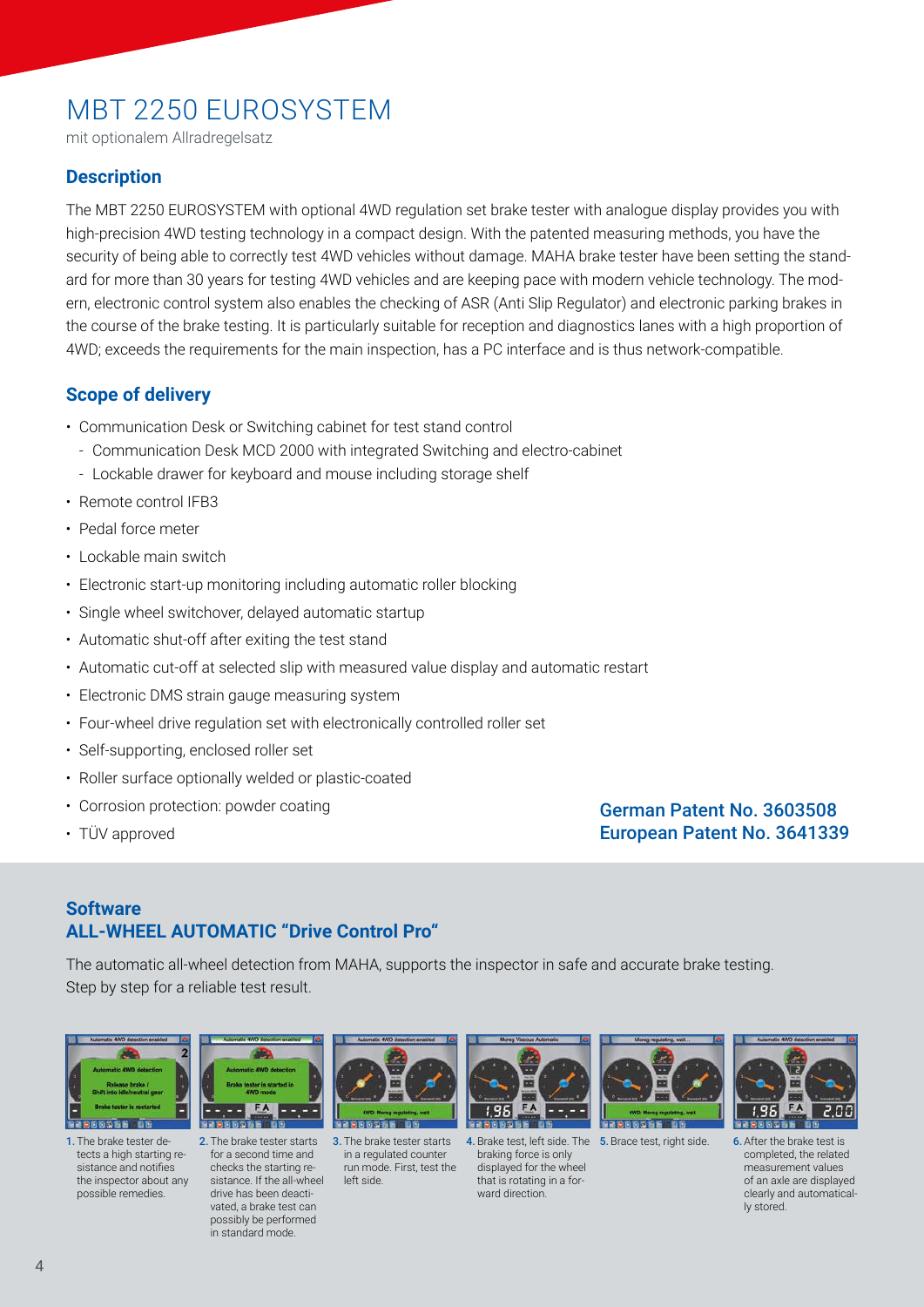

### TECHNICAL DATA

| <b>COMMUNICATION DESK MCD</b>                              |                                                    |                                                                             |                                                |  |  |  |
|------------------------------------------------------------|----------------------------------------------------|-----------------------------------------------------------------------------|------------------------------------------------|--|--|--|
| Display unit                                               |                                                    | PC monitor, optional via TV screen, simultaneous display, radio touchscreen |                                                |  |  |  |
| Control                                                    | Fully automatic via MCD 2000 communication console |                                                                             |                                                |  |  |  |
| Power supply                                               | 3 x 400 V / N / PE 50/60 Hz                        |                                                                             |                                                |  |  |  |
| Dimensions $(W \times H \times D)$                         | 860 x 1230 x 350 mm                                |                                                                             |                                                |  |  |  |
| Dimensions incl. printer shelf*<br>$(W \times H \times D)$ | 860 x 1500 x 420 mm                                |                                                                             |                                                |  |  |  |
| <b>ROLLER SET</b>                                          | <b>RS2</b>                                         | <b>RS4</b>                                                                  | <b>RS 5</b>                                    |  |  |  |
| Drive power of motors                                      | $2 \times 3$ kW / $2 \times 4$ kW*                 | $2 \times 3$ kW                                                             | $2 \times 4$ kW                                |  |  |  |
| Test speed                                                 | 5 km/h                                             | 5 km/h                                                                      | 5 km/h                                         |  |  |  |
| Measured value display                                     | $0 - 8$ kN                                         | $0 - 6$ kN $/ 0 - 8$ kN*                                                    | $0 - 8$ kN                                     |  |  |  |
| Permitted axle load (drive-over)                           | $3.5t/4.0t*$                                       | $3.5t/4.0t*$                                                                | 5.0t                                           |  |  |  |
| Track, minimum                                             | 780 mm                                             | 780 mm                                                                      | 780 mm                                         |  |  |  |
| Track, maximum                                             | 2200 mm                                            | 2500 mm                                                                     | 2800 mm                                        |  |  |  |
| Roller diameter                                            | 202 mm                                             | 202 mm                                                                      | 202 mm                                         |  |  |  |
| Roller axle distance                                       | 400 mm                                             | 400 mm                                                                      | 400 mm                                         |  |  |  |
| Electrical connection /<br>fuse protection                 | 3 x 400 V, N, PE 50/60 Hz /<br>25 A time-delay     | 3 x 400 V, N, PE 50/60 Hz /<br>25 A time-delay                              | 3 x 400 V, N, PE 50/60 Hz /<br>25 A time-delay |  |  |  |
| <b>Bearing</b>                                             | water-tight, maintenance free                      | water-tight, maintenance free                                               | water-tight, maintenance free                  |  |  |  |
| Corrosion protection                                       | powder coating<br>(opt. hot-dip galvanised)        | powder coating<br>(opt. hot-dip galvanised)                                 | powder coating<br>(opt. hot-dip galvanised)    |  |  |  |
| Roller set dimensions (H x W x L)                          | $280 \times 680 \times 2320$ mm                    | 280 x 680 x 2644 mm                                                         | $280 \times 680 \times 2925$ mm                |  |  |  |
| Weight, including packaging                                | 375 kg                                             | 410 kg                                                                      | 450 kg                                         |  |  |  |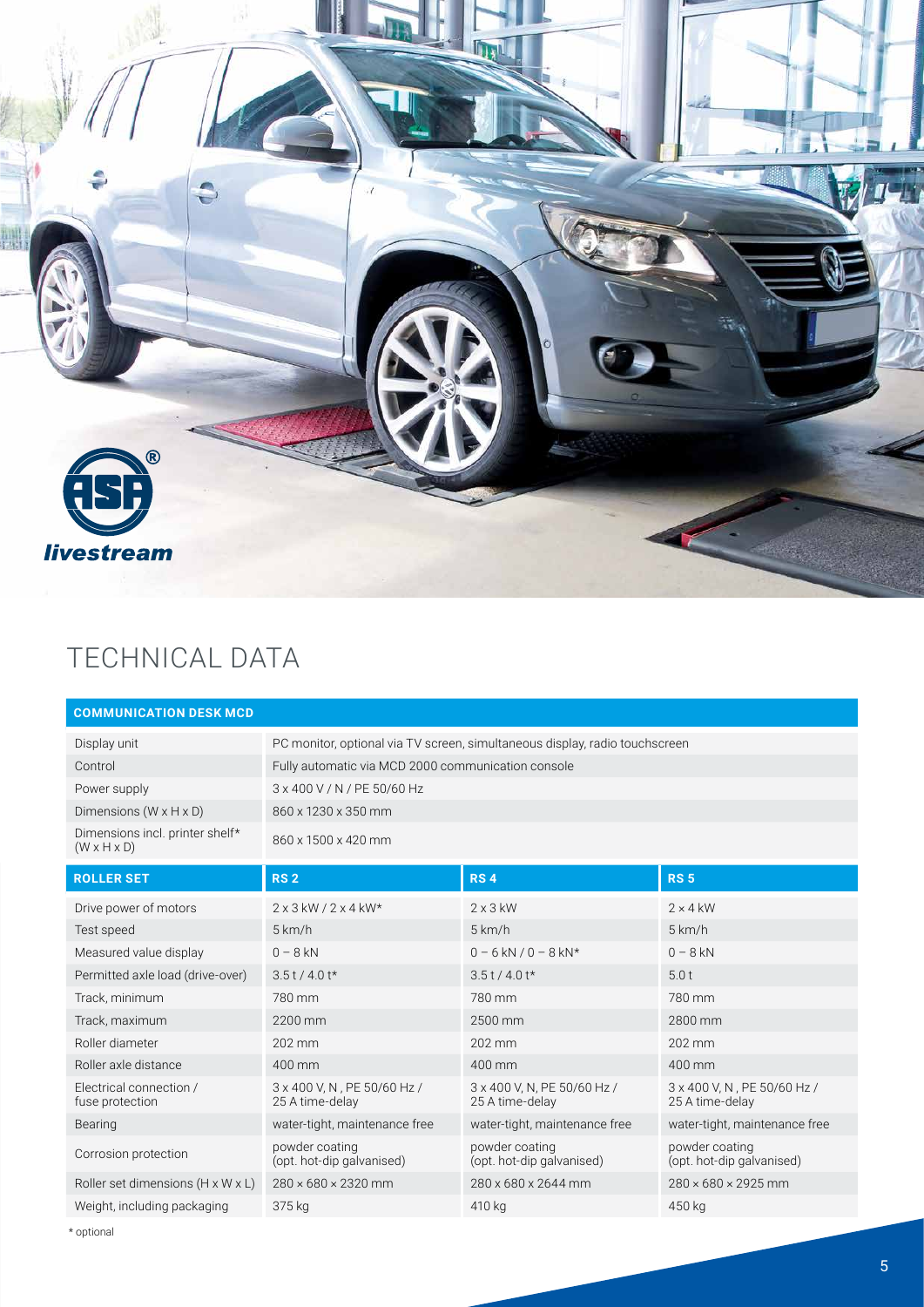## ACCESSORIES-MATRIX

(excerpt)

| (excerpt)                                                                                           |                 |                   |                          |
|-----------------------------------------------------------------------------------------------------|-----------------|-------------------|--------------------------|
|                                                                                                     |                 |                   | (4WD)                    |
|                                                                                                     |                 |                   |                          |
|                                                                                                     |                 | <b>EUROSYSTEM</b> | <b>EUROSYSTEM</b>        |
|                                                                                                     |                 |                   |                          |
|                                                                                                     |                 |                   |                          |
|                                                                                                     |                 |                   |                          |
|                                                                                                     |                 | 2250              | 2250                     |
|                                                                                                     |                 |                   | NBT                      |
| <b>DESCRIPTION</b>                                                                                  | <b>ITEM NO.</b> | LEM               |                          |
| Add-on Kit "Brake Tester Directive", Model: Directive 2011                                          | VZ 955278       | 0                 | 0                        |
| Roller surface plastic/granulate coated RS2                                                         | VZ 935316       | 0                 | $\circ$                  |
| Roller surface Mixed RS2                                                                            | VZ 935319       | 0                 | 0                        |
| Roller Set RS4 up to 3.5 t Axle Load                                                                | VZ 930103       | 0                 | 0                        |
| Reinforced roller set for axle load 4t, drive power 2 x 4 kW                                        | VZ 930067       | 0                 | 0                        |
| Roller Set RS5 up to 5t Axle Load                                                                   | VZ 930068       | 0                 | $\circ$                  |
| Roller set cover for RS2, 4 t traversable                                                           | VZ 935313       | $\circ$           | 0                        |
| <b>Roller Heating</b>                                                                               | VZ 935068       | 0                 | 0                        |
| Divided Roller Set for Installation in Pit                                                          | VZ 930040       | 0                 | 0                        |
| Automatic drive-over/lowering bar for RS2                                                           | VZ 930124       | 0                 | $\circ$                  |
| Mechanical roller set raiser for RS5                                                                | VZ 935323       | 0                 | 0                        |
| Set of drive-on ramps for above-floor operation                                                     | VZ 975895       | 0                 | 0                        |
| Set of drive-over ramps straight/modular                                                            | VZ 975896       | 0                 | 0                        |
| Roller Set Covers for Motorcycle Brake Testing with Wheel guard and Switch                          | VZ 975073       | 0                 | 0                        |
| Cable Remote Control for Motorcycle Testing, w. Tripod                                              | VZ 910174       | 0                 | $\circ$                  |
| Aluminium Footrests for Motorcycle Testing on Car Rollers                                           | VZ 935233       | 0                 | 0                        |
| STAT./DYNAMIC Load Scales for Roller Sets (undivided)                                               | VZ 975557       | 0                 | 0                        |
| STAT./DYNAMIC Load Scales for Roller Sets (divided)                                                 | VZ 975559       | 0                 | 0                        |
| Driving and Testing Directions manually selectable, both sides or one side                          | VZ 935132       | $\circ$           |                          |
| Rot./Meas. Direction switchable via Software Module "Drive Control"                                 | VZ 935228       | 0                 |                          |
| Rot./Test Direction Switchable via "Drive Control Pro"                                              | VZ 911294       | $\circ$           | $\overline{\phantom{0}}$ |
| Soft-Start Module, for gentle starting of drive motors                                              | VZ 911295       | 0                 | $\circ$                  |
| 4 wheel drive regulator set for Visco and Rigid 4WD with pedal force sensor and remote control IFB3 | VZ 990355       | 0                 | $\times$                 |
| Electromechanical motor brake as exit aid                                                           | VZ 935322       | 0                 |                          |
| Special voltage 3 x 230 V, 50/60 Hz                                                                 | VZ 990352       | 0                 | 0                        |
| Infrared Remote Control IFB3                                                                        | VZ 910047       | 0                 | Χ                        |
| Pedalforce Meter                                                                                    | VZ 990050       | 0                 | Χ                        |
| Pedalforce Meter, MODEL: PFM 1000                                                                   | VP 990434       | $\circ$           | 0                        |
| Communication Desk EUROSYSTEM Car/Truck (w/o electronics), MODEL: MCD 2000                          | VP 186050       | Χ                 | Χ                        |
| Printer Compartment for Communication Desk EUROSYSTEM MCD 2000                                      | VZ 955273       | 0                 | $\circ$                  |
| Side Shelf for Communication Desk EUROSYSTEM MCD 2000                                               | VZ 955274       | 0                 | 0                        |
| External PC Storage Shelf for Communication Desk EUROSYSTEM                                         | VZ 955277       | 0                 | $\circ$                  |
| Industrial PC "Compact" with Windows 10                                                             | VZ 910177       | 0                 | 0                        |
| Radio Touchscreen, MODEL: FTS 2018                                                                  | VZ 955295       | $\circ$           | 0                        |
| Autom. license pl. recognition incl. full-HD outdoor network IP camera with wall mount              | VZ 955287       | 0                 | 0                        |
| Distance sensor triggering the automatic license plate recognition                                  | VZ 955291       | 0                 | 0                        |
| Working hour meter                                                                                  | VZ 955014       | $\circ$           | $\mathsf O$              |

\* Not in combination with lifting threshold For more accessories, please see our current price list!

– not available

X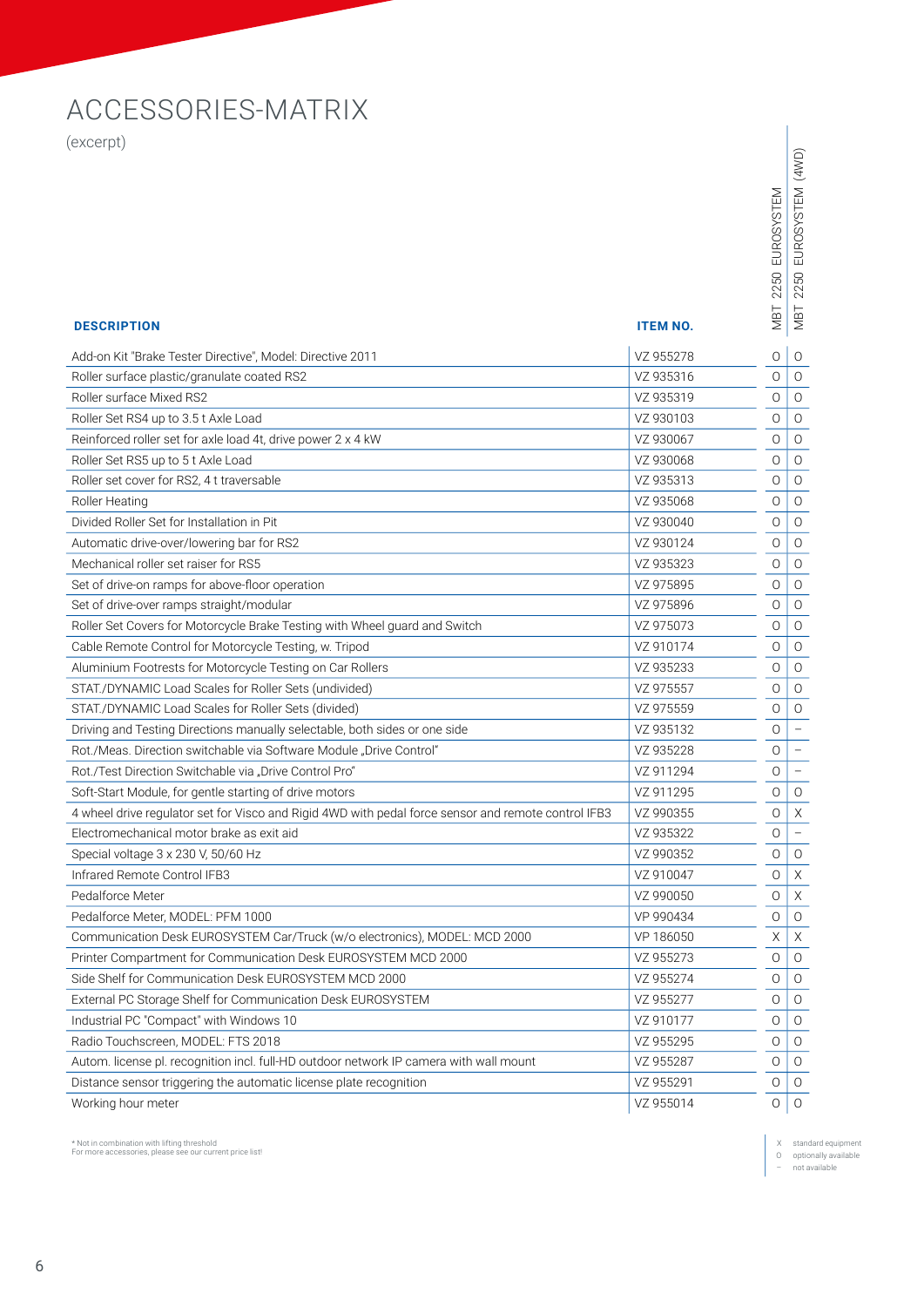# ACCESSORIES

(excerpt)